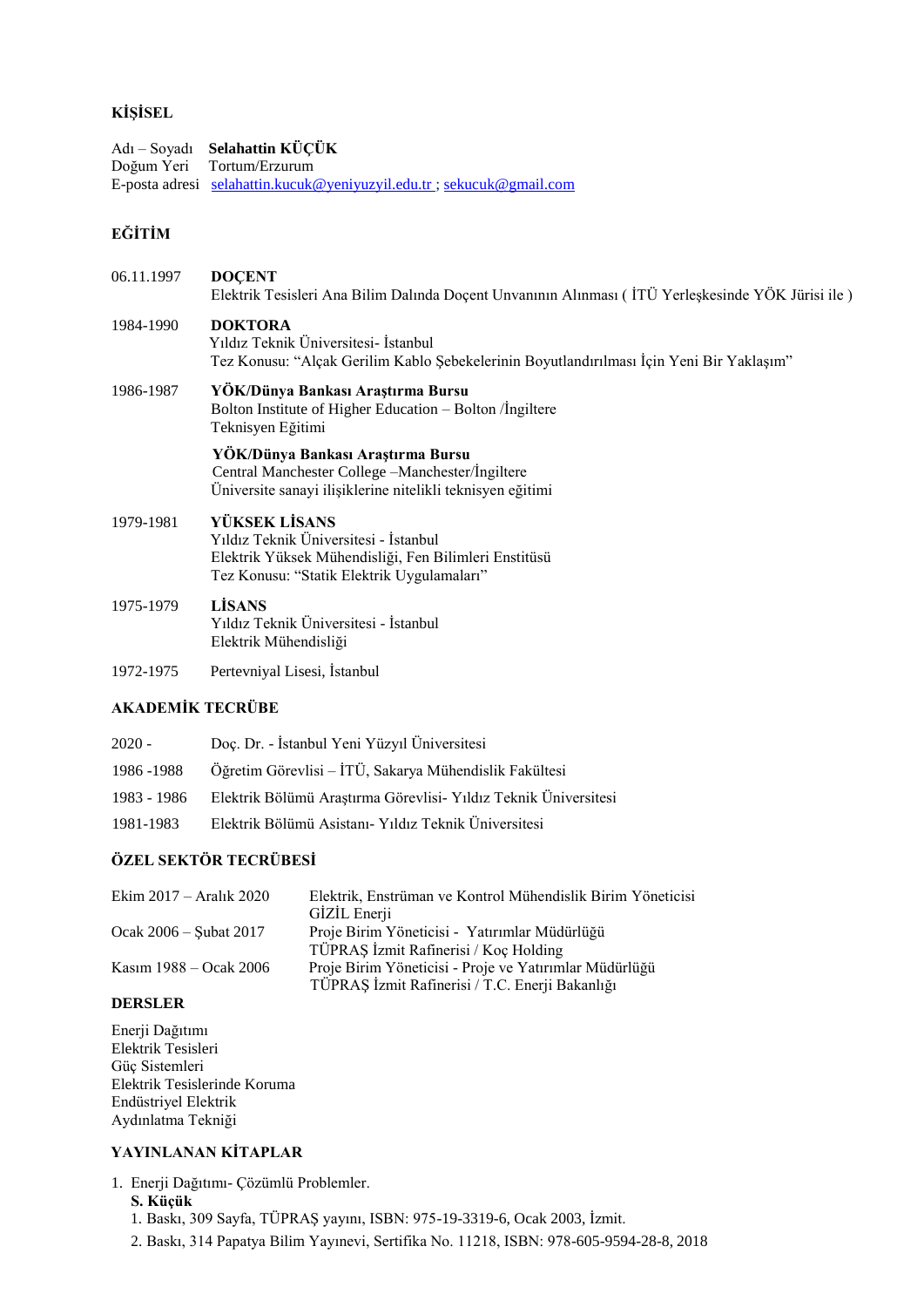- 2. Elektik Tesislerinde Arızalar.
	- **S. Küçük**
	- 1.Baskı 300 Sayfa, TÜPRAŞ yayını, ISBN: 975-19-3723-X, Haziran 2005, Erenköy, İstanbul
	- 2. Baskı, 304 Sayfa, Papatya Bilim Yayınevi, Sertifika No. 11218, ISBN: 978- 605- 959-29-5, 2018
- 3. Endüstriyel Tesislerde Elektrik Tesisat Elemanlarının Montajlarının Kalite Kontrolü **S. Küçük**
	- 2. Baskı, 208 Sayfa, Papatya Bilim Yayınevi, Sertifika No. 11218, ISBN: 978-605- 9594-79-0, 2021

#### **KONFERANSLARDA EŞ BAŞKAN, TEKNİK KOMİTE ÜYELİĞİ (Member of Technical Committees)**

ICEEE 2022, 9th International Conference on Electrical and Electronics Engineering, 29 – 31 March 2022, Alanya/Antalya - Eş Başkan

ICEEE 2021, 8th International Conference on Electrical and Electronics Engineering, 9 – 11 April 2021, Antalya

ICEEE 2020, 7<sup>th</sup> International Conference on Electrical and Electronics Engineering, 14 – 16 April 2020, Antalya

ICEEE 2019, 6<sup>th</sup> International Conference on Electrical and Electronics Engineering, 6 – 9 April 2019, İstanbul

ICEEE 2018, 5<sup>th</sup> International Conference on Electrical and Electronics Engineering,  $3 - 5$  May 2018, İstanbul,

ICEEE 2017, 4<sup>th</sup> International Conference on Electrical and Electronics Engineering, 8 – 10 April 2017, Ankara,

Elektrik-Elektronik Mühendisliği 9.Ulusal Kongresi, 19-23 Eylül 2001, Kocaeli,

#### **KONFERANSLARDA OTURUM BAŞKANLIĞI (Session Chair)**

Session 14: Information Theory and Systems ICEEE 2018, 5th International Conference on Electrical and Electronics Engineering, 3 – 5 May 2018, Istanbul, Turkey

Session 5: Electrical Engineering and Automation ICEEE 2017, 4th International Conference on Electrical and Electronics Engineering, 8 – 10 April 2017, Ankara, Turkey

Session Day 3: Smart Cities II ISNCC 2016, International Symposium Network, Computers and Communications, 11 –13 May 2016 Hammamet, Tunisia

## **YAYINLAR (ULUSLARARASI)**

- 1. Analytical voltage drop calculations during direct on line motor starting: Solutions for industrial plants. **S. Küçük**, A. Ejder Ain Shams Engineering Journal. Volume 13, Issue 4, June 2022, 101671 [\(https://doi.org/10.1016/j.asej.2021.101671\)](https://doi.org/10.1016/j.asej.2021.101671) 2. Lightning Protection of Refineries and Petrochemical Plants
- M. Tekin, M.F. Kıvrak, H. Yılmaz, A. Gül, E. Çavdar, C. Ünal, **S. Küçük** ELECO'20, 12th International Conference on Electrical and Electronics Engineering, 26 – 28 October 2020, Bursa, pp. 20 - 24 The article is also submitted in IEEE Xplore Digital Library. **DOI:** [10.1109/ELECO51834.2020.00020](https://doi.org/10.1109/ELECO51834.2020.00020) [\(https://ieeexplore.ieee.org/document/9317239\)](https://ieeexplore.ieee.org/document/9317239)
- 3. National Legislation and International Standards for Fire Detection and Protection Systems for Industrial Transformers and Substations of Industries Facilities. E. Sivrikaya, B. Iyigün, M. Tekin, M.F. Kıvrak, E Cavdar, C. Diker. O Özfidan, **S. Kucuk** ICEEE 2019,  $6<sup>th</sup>$  International Conference on Electrical and Electronics Engineering,  $16 - 17$  May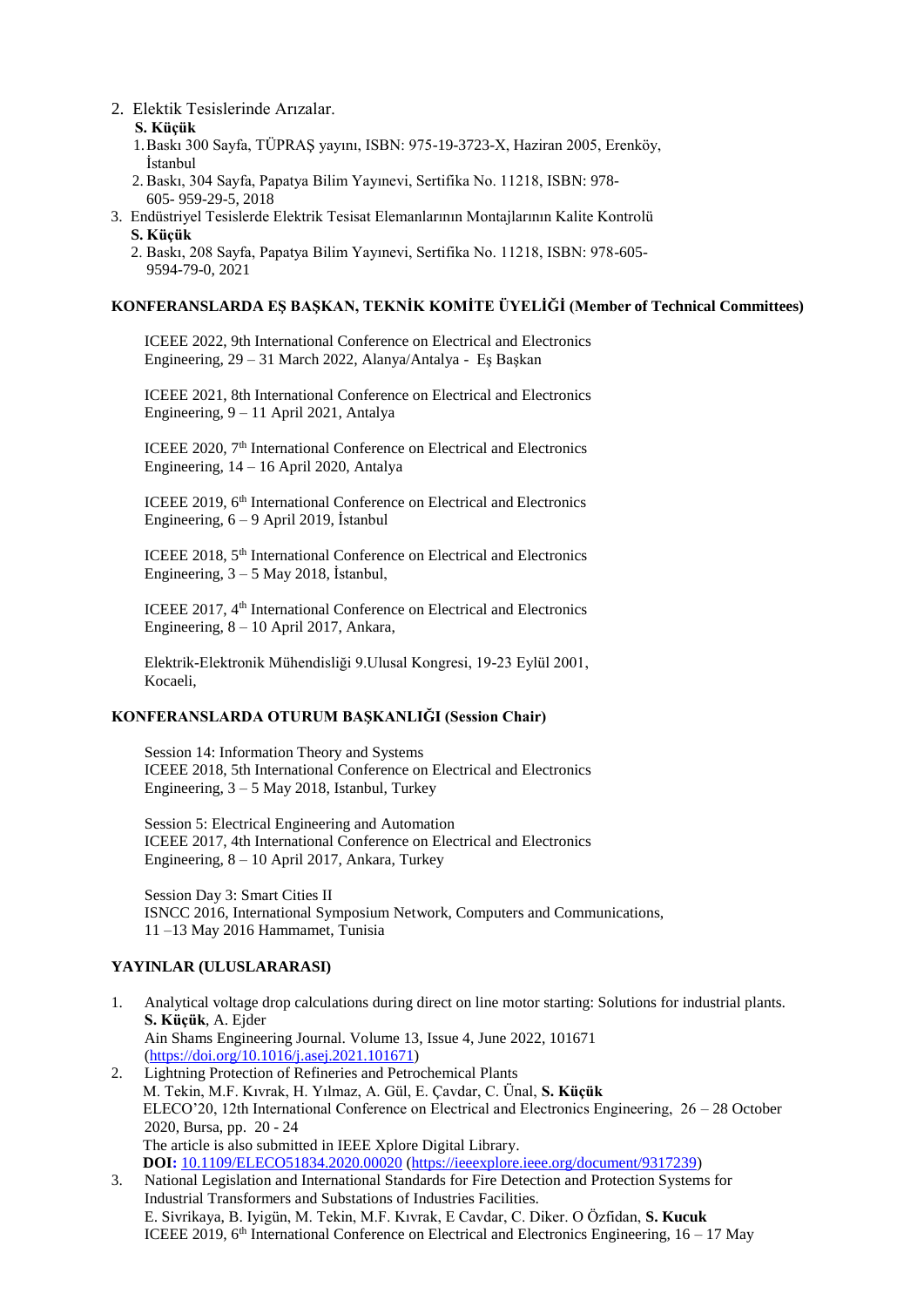2019, Istanbul, pp. 251 - 257 Indexed by Ei Compendex and Scopus. The article is also submitted in IEEE Xplore Digital Library, **DOI:** [10.1109/ICEEE2019.2019.00055.](https://doi.org/10.1109/ICEEE2019.2019.00055)[\(https://ieeexplore.ieee.org/document/8792540\)](https://ieeexplore.ieee.org/document/8792540) 4. Strategies for Developing and Implementation of Automatic Motor Restarting Scheme in Oil and Gas Facilities L. F. Fernandez, **S. Küçük**, Gustavo Contreas 15th PCIC Europe Annual Electrical and Automation Knowledge Sharing Event [\(http://www.pcic-europe.com/index.php\) 5](http://www.pcic-europe.com/index.php)) – 7 June 2018, Antwerp, Belgium. The article will be submitted in IEEE Xplore Digital Library soon. 5. Intelligent Electrical Load Shedding in Heavily Loaded Industrial Establishments with a Case Study **S. Küçük** ICEEE 2018,  $5<sup>th</sup>$  International Conference on Electrical and Electronics Engineering,  $3 - 5$  May 2018, Istanbul, pp. 463 - 467 Indexed by Ei Compendex and Scopus. The article is also submitted in IEEE Xplore Digital Library, **DOI:** [10.1109/ICEEE2.2018.8391382.](https://doi.org/10.1109/ICEEE2.2018.8391382) [\(https://ieeexplore.ieee.org/document/8391382/\)](https://ieeexplore.ieee.org/document/8391382/) 6. Steps for Industrial Plant Electrical System Design **S. Küçük** ELECO'17, 10<sup>th</sup> International Conference on Electrical and Electronics Engineering, 30 October - 2 November 2017, Bursa, pp. 1435 – 1439 The article is also submitted in IEEE Xplore Digital Library. Print on Demand (PoD) ISBN: 978-1-5386-1723-6 (http://ieeexplore.ieee.org/document/8266155/) 7. Design Criteria for Power Supply to the New Refinery **S. Küçük** ELECO'17, 10<sup>th</sup> International Conference on Electrical and Electronics Engineering, 30 October - 2 November 2017, Bursa, pp. 85 – 89 The article is also submitted in IEEE Xplore Digital Library. Print on Demand (PoD) ISBN: 978-1-5386-1723-6 [\(http://ieeexplore.ieee.org/document/8266424/](http://ieeexplore.ieee.org/document/8266424/)) 8. A Smart Grid Application "Load Management of Industrial Facilities Electrical System Using Intelligent Supervision, Control and Monitoring System" **S. Küçük**, F. Arslan 3 rd International Smart Grid Worksop and Certificate Program, 21 – 25 March 2016, Istanbul Gelişim University, Istanbul/Turkey 9. Upgrade of Existing Gas Turbine From Single to Duel Fuel K. Arıkan, E.E. Esentürk, **S. Küçük** 23<sup>rd</sup> International Energy and Environment Fair and Conference ICCI 2017, 3 – 5 May 2017, İstanbul, pp. 37 – 40 10. Comparison and Simulation of Automatic Load Transfer of Critical Industrial Electrical Systems **S. Küçük**, M. Sarihan ICEEE 2017, 4<sup>th</sup> International Conference on Electrical and Electronics Engineering, 8 – 10 April 2017, Ankara, pp. 170 – 176 Indexed by Ei Compendex and Scopus. The article is also submitted in IEEE Xplore Digital Library, DOI: [10.1109/ICEEE2.2017.7935814](https://doi.org/10.1109/ICEEE2.2017.7935814) [\(http://ieeexplore.ieee.org/document/7935814/](http://ieeexplore.ieee.org/document/7935814/) ) 11. A Case Study of a Successful Industrial Microgrid Operation H. B. Çetinkaya, **S. Küçük**, M. Ünaldi, G.B. Gökçe ICEEE 2017, 4th International Conference on Electrical and Electronics Engineering, 8 – 10 April 2017, Ankara, pp. 95 – 98 Indexed by Ei Compendex and Scopus. The article is also submitted in IEEE Xplore Digital Library, DOI: [10.1109/ICEEE2.2017.7935800](https://doi.org/10.1109/ICEEE2.2017.7935800) [\(http://ieeexplore.ieee.org/document/7935800/](http://ieeexplore.ieee.org/document/7935800/) ) 12. Extension of The Largest Turkish Oil Refinery's Electrical Power System **S. Küçük**, L.F. Fernandez ICEEE 2017, 4<sup>th</sup> International Conference on Electrical and Electronics Engineering, 8 – 10 April 2017, Ankara, pp. 87 – 90 Indexed by Ei Compendex and Scopus. The article is also submitted in IEEE Xplore Digital Library, DOI: [10.1109/ICEEE2.2017.7935798](https://doi.org/10.1109/ICEEE2.2017.7935798) [\(http://ieeexplore.ieee.org/document/7935798/](http://ieeexplore.ieee.org/document/7935798/) ) 13. Load Management of Industrial Facilities Electrical System Using Intelligent Supervision, Control and Monitoring System **S. Küçük**, F. Arslan, M. Bayrak, G. Contreas ISNCC 2017, International Symposium Network, Computers and Communications,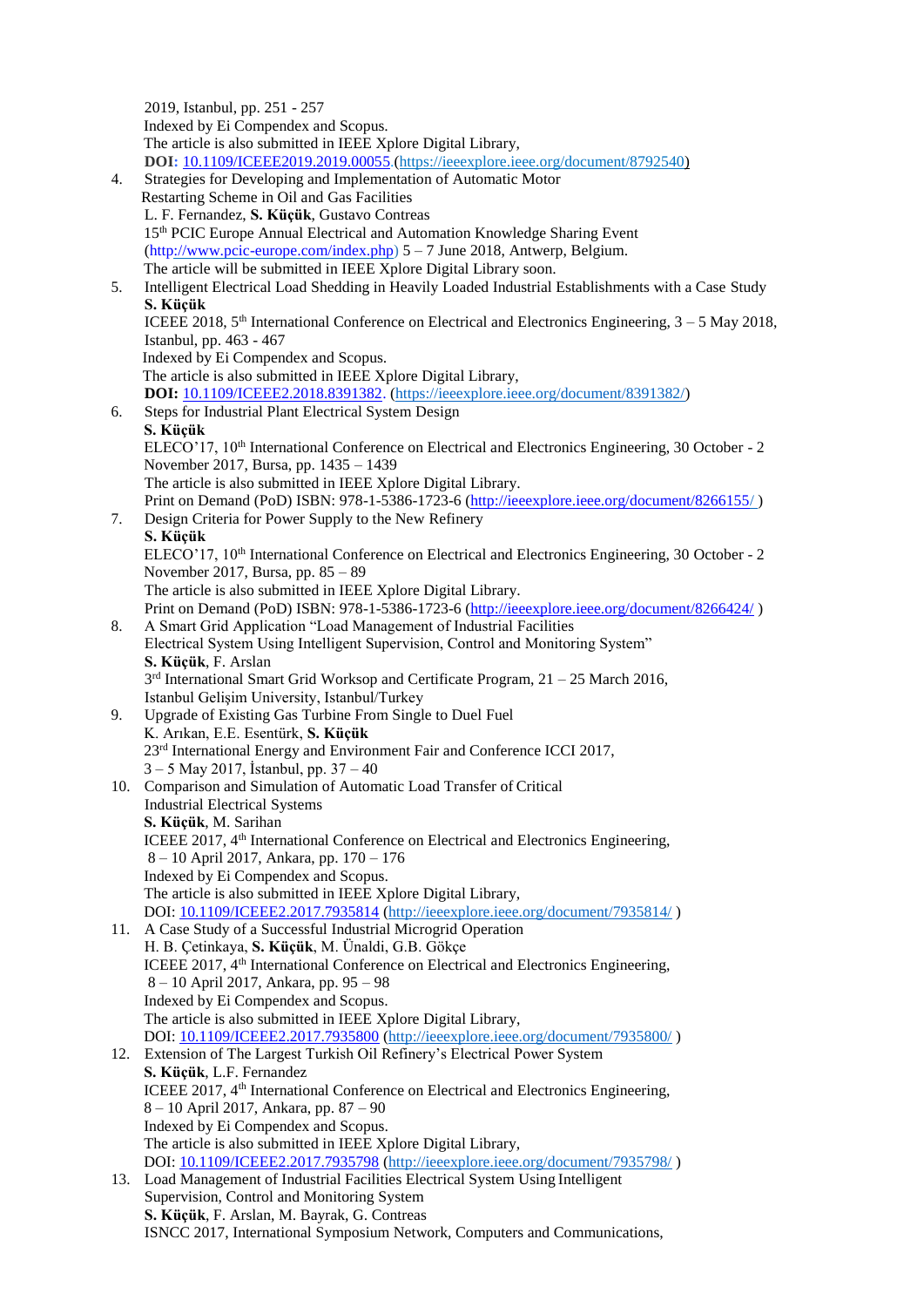|     | 11-13 May 2016 Hammamet, Tunisia, pp. 1-6                                                     |
|-----|-----------------------------------------------------------------------------------------------|
|     | Indexed in Scopus, DBLP and Thomson Reuters (Web of Science)                                  |
|     | The article is also submitted in IEEE Xplore Digital Library,                                 |
|     | DOI: 10.1109/ISNCC.2016.7746109 (http://ieeexplore.ieee.org/document/7746109/)                |
| 14. | Restarting Scheme of Electrical Motors after Supply Voltage Outages in                        |
|     | Heavily Loaded Industrial Facilities                                                          |
|     |                                                                                               |
|     | S. Küçük, L.F. Fernandez, M. Bayrak, A.S. Yılmaz                                              |
|     | ELECO'15, 9 <sup>th</sup> International Conference on Electrical and Electronics Engineering, |
|     | 26 -28 November 2015, Bursa, pp. 599 - 603                                                    |
|     | The article is also submitted in IEEE Xplore Digital Library,                                 |
|     | DOI:10.1109/ELECO.2015.7394595 (http://ieeexplore.ieee.org/document/7394595/)                 |
| 15. | Wind Turbine Modelling for Fault Studies                                                      |
|     | N. Eric, M. Bayrak, S. Küçük                                                                  |
|     | ISTEC 2015, International Science and Technology Conference. 2 - 4 September 2105,            |
|     | St. Petersburg - Russia, pp. 974 - 984                                                        |
|     | http://www.iste-c.net/publication folder/istec/istec2015.pdf                                  |
| 16. | Efficiency in Centralized DC systems Compared with Distributed DC Systems in                  |
|     | Photovoltaic Energy Conversion                                                                |
|     | M. A. Özçelik, A.S. Yilmaz, S. Küçük, M. Bayrak                                               |
|     | Elektronika IR Electrotechnika, ISSN 1392-1215, VOL. 21, No.6, 2015, pp. 51 - 56, DOI:        |
|     | http://dx.doi.org/10.5755/j01.eee.21.6.13761                                                  |
|     | The article is also submitted in Research Journal Elektronika IR Electrotechnika              |
|     | http://eejournal.ktu.lt/index.php/elt/article/view/13761                                      |
| 17. | Advantage of Supplementary Firing System Using in HRSG                                        |
|     | Y. Bozbaş, S. Küçük, M. Karamürsel                                                            |
|     | 20 <sup>th</sup> International Energy and Environment Fair and Conference ICCI                |
|     | 2014, 24-26 April 2014, İstanbul, pp. 212 - 214                                               |
|     | 18. The Load Control of Local Power Station Connected to the National Grid                    |
|     | S. Küçük                                                                                      |
|     | ELECO'99, International Conference on Electrical and Electronics                              |
|     | Engineering, E01.90/C-17, 1 – 5, December 1999, Bursa, pp. 189 – 193                          |
| 19. | Comparison of Low Voltage Multi-Branched Distribution System Modelling Techniques             |
|     | S. Küçük                                                                                      |
|     | DA/DSM (Distribution Automation/Demand Side Management) Europe - DistribuTECH,                |
|     | October 14 - 16, 1997, Amsterdam RAI, The Netherlands                                         |
| 20. | The Load Flow Calculation in Twelve-Phase Transmission Systems                                |
|     | S. Özbey, H. Çakir, S. Küçük                                                                  |
|     | Proceedings Intern - AMSE Conference "Signals and Systems", pp. 155 – 168, Vol.4,             |
|     | July 15-17, 1991, Warsaw, Poland                                                              |
| 21. | The Load Flow Calculations in Six-Phase Transmission                                          |
|     | Systems S. Özbey, H. Çakir, S. Küçük                                                          |
|     | Proceedings Intern - AMSE Conference "Signals and Systems", pp. 169 - 174, Vol.4,             |
|     | July 15-17, 1991, Warsaw, Poland                                                              |
| 22. | The Inflationary Effect on The Design of Low Voltage Distribution Systems                     |
|     | S. Küçük, H. Çakir, Ş. Özbey                                                                  |
|     | Proceedings Intern - AMSE Conference "Signals and Systems", pp. 15 – 17, Vol.4,               |
|     | July 15-17, 1991, Warsaw, Poland                                                              |
| 23. | The Effects of Non - Sinusoidal Currents on Power Systems                                     |
|     | H. Çakir, E. Gökalp, S. Küçük                                                                 |
|     | Proceedings Intern - AMSE Conference "Signals and Systems", pp. 97 – 06 Vol.4,                |
|     | September 3-5, 1999, Cetinje, Yugoslavia                                                      |
| 24. | Modelling of Low Voltage Multi-Branched Distribution Systems                                  |
|     | H. Çakir, S. Küçük, E. Gökalp                                                                 |
|     | Proceedings Intern - AMSE Conference "Signals and Systems",                                   |
|     | pp. 107 - 115, Vol.4, September 3-5, 1990, Cetinje, Yugoslavia                                |
| 25. | Optimum Design of Branched low voltage Distribution Systems                                   |
|     | H. Çakir, S. Küçük                                                                            |
|     | Proceedings Intern - AMSE Conference "Signals and Systems", pp. 209 - 221, Vol.7,             |
|     | July 12 - 14, 1989, Brighton, UK                                                              |
|     |                                                                                               |

# **YAYINLAR (ULUSAL**)

1. Rafineri ve Petrokimya Tesislerinde Dış Yıldırımdan KorunmaBildirimi H.C Ünal, E. Cavdar1, M. Tekin, M.F. Kıvrak, A. Gül, Yılmaz, **S. Küçük**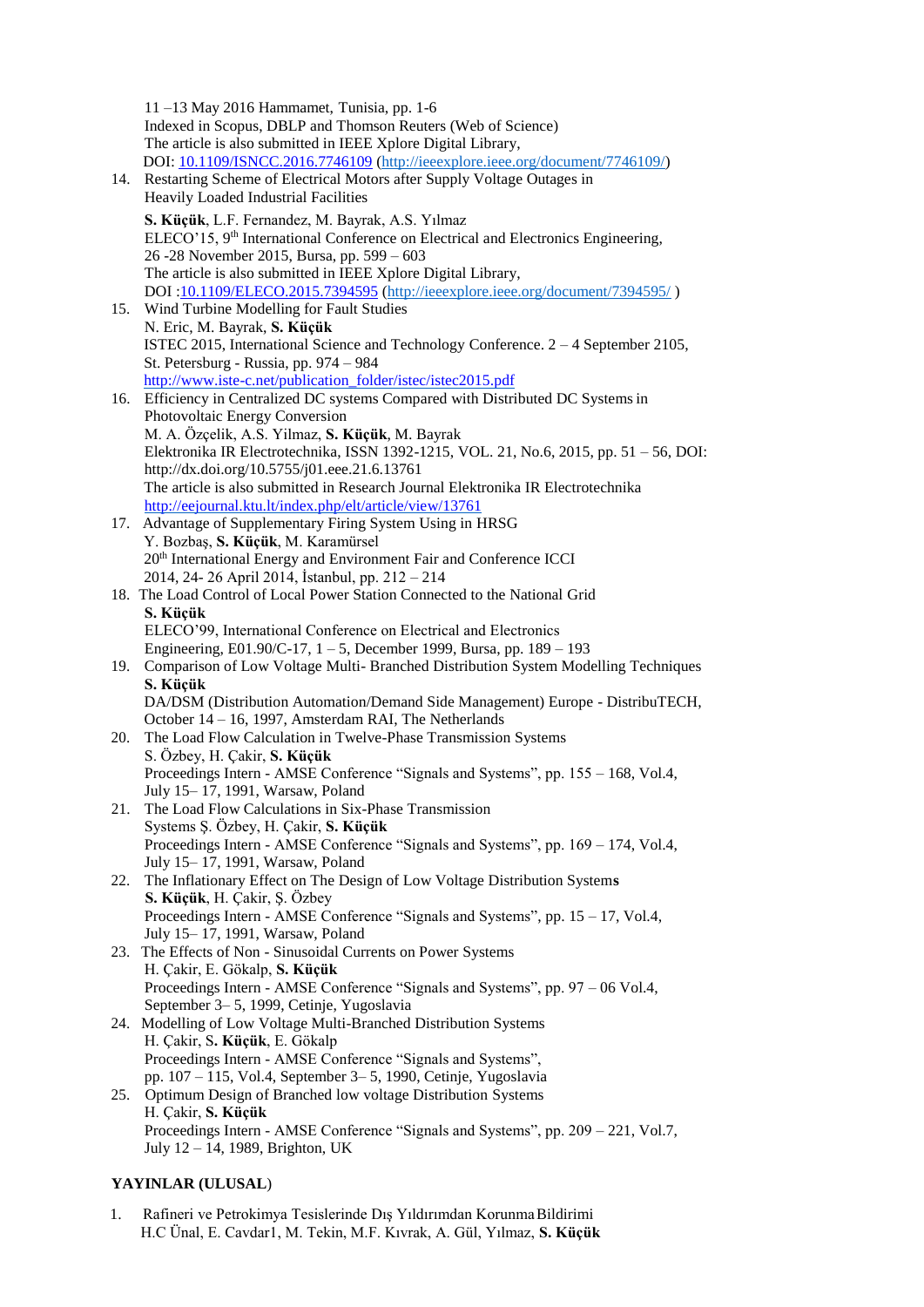ELECO 2020, 11. Elektrik-elektronik ve Biyomedikal mühendisliği Konferansı ve Sergisi 26-28 Kasım, 2020 Bursa

- 2. Endüstriyel Tesislerde Elektrik Tesisat Elemanlarının Montajlarının Kalite Kontrolü **S. Küçük**
	- V. Elektrik Ulusal Kongre ve Sergisi, 18 21 Ekim 2017, İzmir, Sayfa 79 86
- 3. Kojenerasyon Tesislerinde Yanma Olmayan HRSG Kazanının İlave Yanma ve Taze Hava Yanma Sistemli HRSG Kazanı ile Değiştirilmesi
	- K. Arıkan, **S. Küçük**
	- 22. Uluslararası Enerji ve Çevre Fuarı ve Konferansı, ICCI 2016, 27-29 Nisan 2016, İstanbul, Sayfa 77 80
- 4. Endüstriyel Tesislerin Elektrik Sistemlerinde Enerji Sürekliliğinin ve Güvenliğinin Sağlanması, **S. Küçük**, İ. Çelik, G.B. Gökçe, M. Ünaldı Elektrik, Elektronik Mühendisliği Kongresi, EEMKON 2015, 19 – 21 Kasım, 2015, İstanbul, 8 Sayfa
- 5. Seyyar Elektrikli Ekipman ve Teçhizatın Kullanımımda Emniyet Gereklilikleri **S. Küçük**
	- IV. Elektrik Ulusal Kongre ve Sergisi, 21 24 Ekim 2015, İzmir, Sayfa 39 48
- 6. Endüstriyel Tesislerin Elektrik Üretim Sistemlerinin Yük Kontrolü **S. Küçük**, M. Bayrak, A.S. Yılmaz

21. Uluslararası Enerji ve Çevre Fuarı ve Konferansı, ICCI 2015, 6 – 8 Mayıs 2015, İstanbul, Sayfa 134 – 135

7. Mevcut Endüstriyel Elektrik Tesislerinde Kısa Devre Akımlarının Düşürülmesi **S. Küçük**

Elektrik – Elektronik – Bilgisayar ve Biyomedikal Mühendisliği Sempozyumu, ELECO 2014, 27 – 29 Kasım, 2014, Bursa, Sayfa 19 -23

8. Endüstriyel Tesislerde "Tracing" Olarak, Buhar Yerine Elektrik Kullanımının Avantajları **S. Küçük**, A.U. Can

20. Uluslararası Enerji ve Çevre Fuarı ve Konferansı, ICCI 2014, 24- 26 Nisan 2014, İstanbul, Sayfa160 – 165

- 9. Elektriksel Güç Üretim Kapasitesine Sahip Endüstriyel Tesislerde Şebekeden Ayrılma Durumlar H. B. Çetinkaya, S. Özkardeş, **S. Küçük** Uluslararası Enerji ve Çevre Fuarı ve Konferansı, ICCI 2008, 15- 17 Mayıs 2008, İstanbul, Sayfa  $221 - 224$
- 10. Ulusal Şebekelerin, Kararlılık ve Planlama Açısından Dinamik Analizinin Önemi H. B. Çetinkaya, S. Özkardeş, **S. Küçük** Uluslararası Enerji ve Çevre Fuarı ve Konferansı, ICCI 2008, 15- 17 Mayıs 2008, İstanbul, Sayfa 237 – 242

#### 11. Homojen Yüklü Radyal Şebekelerde Reaktif Güç Kompanzasyonu **S. Küçük** Elektrik-Elektronik Mühendisliği 9.Ulusal Kongresi, 19-23 Eylül 2001, Kocaeli, Sayfa 2018- 211

- 12. Alçak Gerilim Şebekelerinde Meydana Gelen Kısa devre Akımlarının IEC'ye Göre Hesaplanması **S. Küçük**
	- Enerji, Elektrik, Elektronik Dergisi ( 3e ), Sayı 57, Şubat 1999, Sayfa 26 32
- 13. Asenkron Motorlarının Kısa Devre Akımlarına Katkıları **S. Küçük** Elektrik- Elektronik Mühendisliği 8.Ulusal Kongresi, 6 -12 Eylül 1999, Gaziantep, Sayfa 113- 116
- 14. Alçak gerilim Şebekelerinin Dizaynında Kayıpların Etkisi **S. Küçük**, H. Çakır Elektrik Mühendisliği IV. Ulusal Kongresi, 16 – 22 Eylül 1991, İzmir, Sayfa 287 – 290
- 15. Kondansatörler ve Güç Faktörünün Düzeltilmesi **S. Küçük** Türkiye Petrol Rafinerileri A.Ş. Teknik Bülteni, Eylül 1989, Cilt.1, Sayı 3, Sayfa 21 – 24
- 16. Topraklamada Yeni Gelişmeler H. Çakır, S. **Küçük** Elektrik Mühendisliği III. Ulusal Kongresi, 25 – 30 Eylül 1989, İstanbul, Sayfa 87 – 90,
- 17. Enerji Dağıtım Sitemlerinde Şönt Kapasitör Kullanılmasının Şebeke Gerilimi Üzerine Etkileri H. Çakır, **S. Küçük**, O. Pekiner
	- 2. Uluslararası Elektromekanik Sempozyumu, 7-12 Kasım 1988, Bursa, Sayfa 57- 67
- 18. Elektrik Enerjisi Tüketiminin Ülke Kalkınması ile Bağlantısı H. Çakır; S. Ay, **S. Küçük** Ülke Kalkınmasında Mühendisliğin Rolü Sempozyumu, Yıldız Üniversitesi, 20– 24 Haziran1988, İstanbul, Sayfa 62- 68